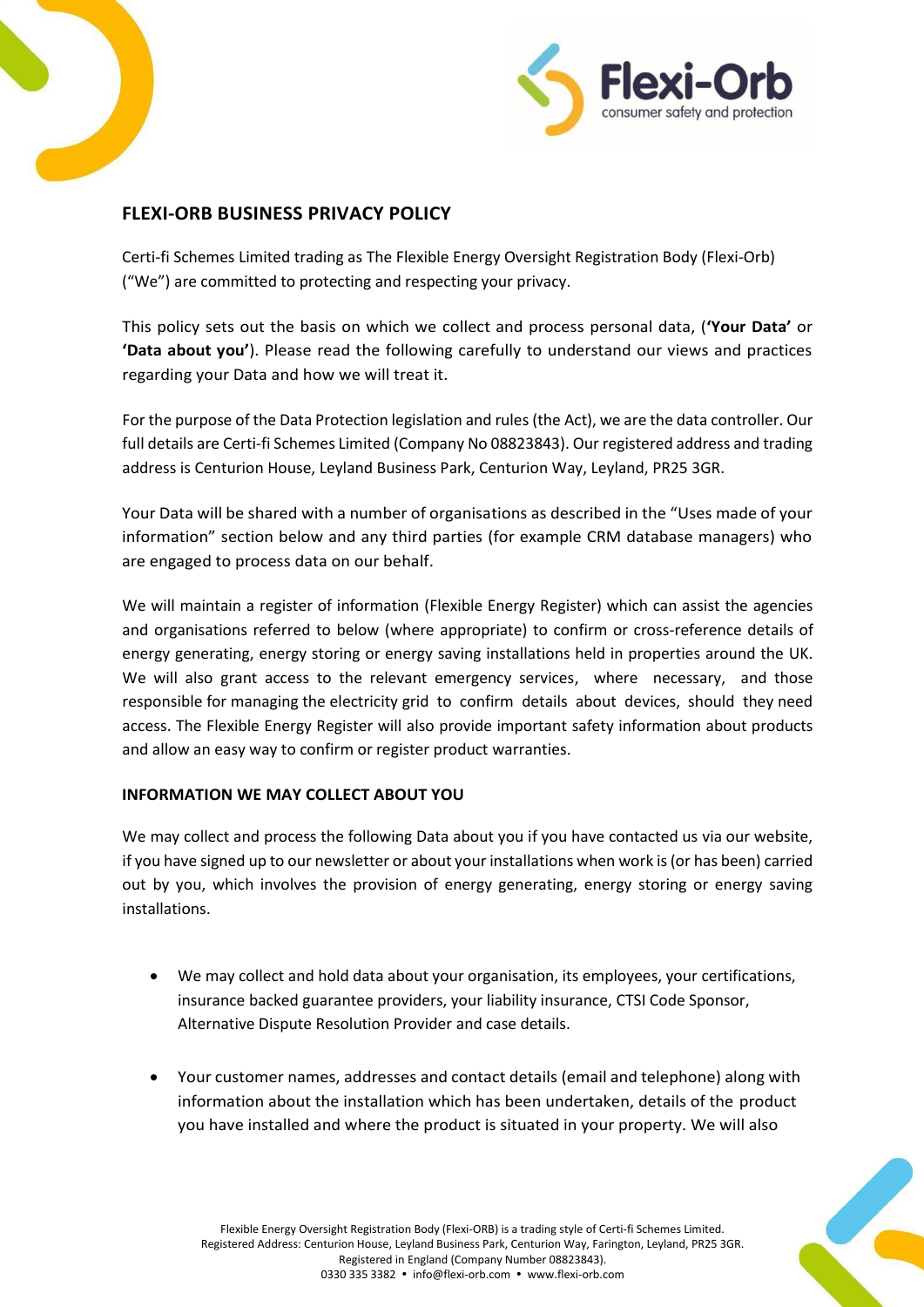



hold details of any energy aggregator you use and insurance on the installation.

- If you contact us, by way of the website, we may collect and process data to help you with your enquiry. This includes your name, postcode and contact details (email and telephone) along with information related to your enquiry.
- If you have signed up to our newsletter. This includes your name, company name and email address.
- We send out a survey when work has been carried out to rate your customer's experience. We may also request additional surveys to be completed which we use for research or quality control purposes.

#### **USES MADE OF THE INFORMATION**

We use information held about you in the following ways:

- To provide to the emergency services if they need to locate the energy generating, energy storing or energy saving installation at your customer's property. We allow them to access our Flexible Energy Register where they have provided assurances and agreement to protect the data they may access.
- To provide to Distribution Network Operators, Independent Distribution Network Operators, and the Energy Network Association who need to be notified about or authorise the connection of devices to the electricity grid. We allow them to access our Flexible Energy Register where they have provided assurances and agreement to protect the data they may access.
- To provide to licensed energy aggregators who may contract to the National Grid to sell energy for you. We allow them access to our Flexible Energy Register where they have an agreement with us and have confirmed that they are accessing your data with agreement from you.
- To provide to CTSI Code Sponsors (bodies that ensure installers of energy systems operate in accordance with a set of consumer-focused rules) to allow them to confirm their members are meeting requirements to register works with us and in cases where they investigate a complaint. We allow them to access our Flexible Energy Register where they have provided assurances and agreement to protect the data they may access.
- For the registration of warranties and to assist in the event of a product recall for consumers. We do this where a manufacturer enters an agreement with us, and it isin

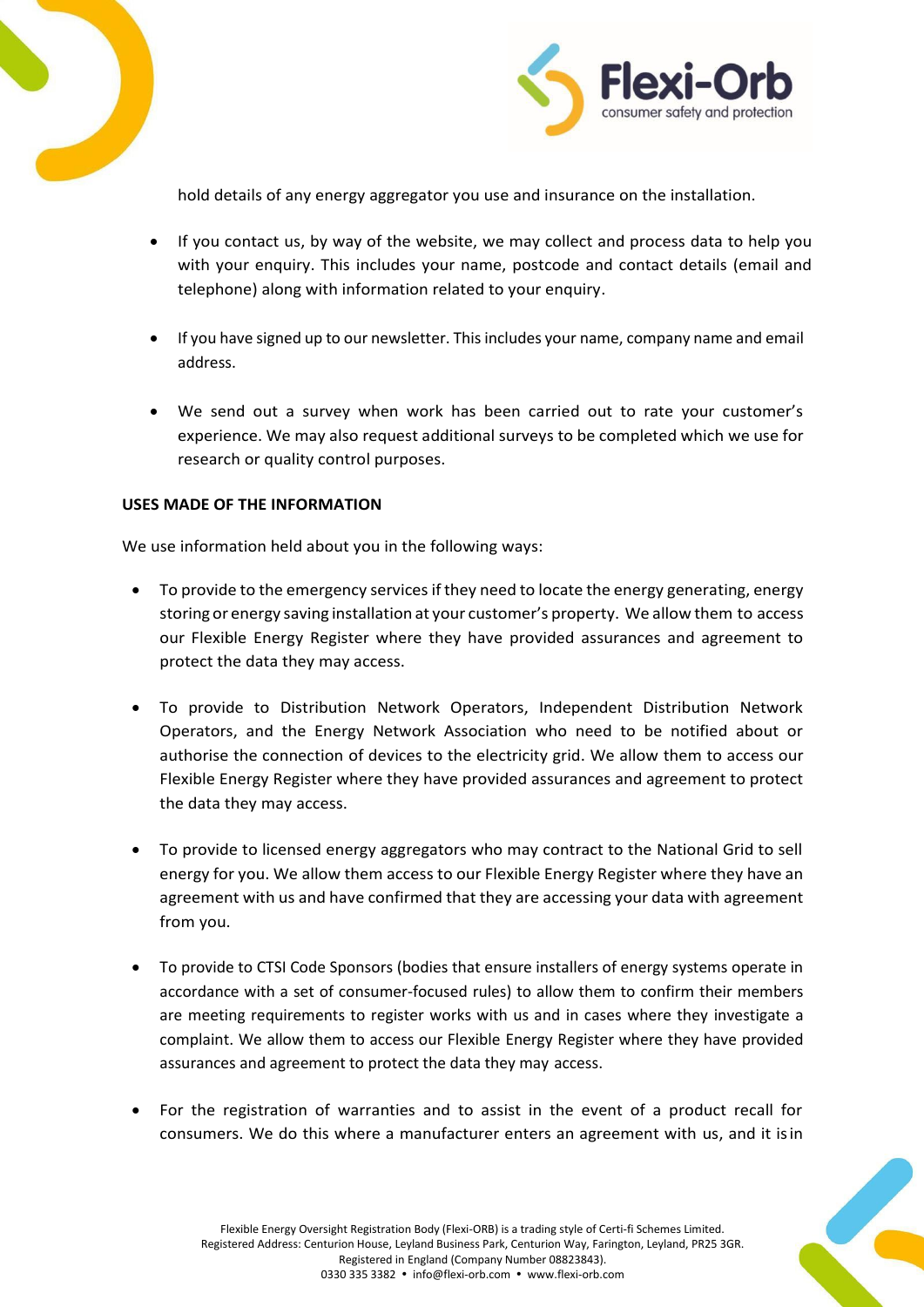



the consumer's interest to have the registration completed.

- To provide to certification bodies who need to be notified about the installation of devices in order to comply with appropriate building regulations. We allow them to access our Flexible Energy Register where they have provided assurances and agreement to protect the data they may access.
- To provide to your insurance backed guarantee provider access to our Flexible Energy Register to audit your registered installations, where they have provided assurances and agreement to protect the data they may access.
- To provide anonymised information to departments and organisations (like the Department for Business, Energy and Industrial Strategy, Ofgem, the National Grid) relating to installations which will be the postcode of an installation and the installed device information. We allow them to access our Flexible Energy Register where they have provided assurances and agreement to protect the data they may access. The information they may access is limited.
- To provide trade associations operating in the energy sector accessto information around installations in order for them to provide feedback and advice on the energy network infrastructure. We allow them to access our Flexible Energy Register where they have provided assurances and agreement to protect the data they may access. We only provide personal information if this is necessary.
- To provide finance lenders or finance brokers access to your registration information when you have a finance agreement with them, in order to confirm your registration and to check if appropriate protection is in place e.g. insurance. They will confirm to you that they are making checks with us.
- To provide your customer's with information related to any safety or decommissioning requirements of your energy storage device.
- To provide statistics on the performance of and nature of devices being installed.
- To provide information on the size of the devices, decommissioning and any grid trading capabilities.
- To provide information on the volume of installations with insurance.
- To provide information around the number of devices installed within the UK, by geographic region or postcode area.

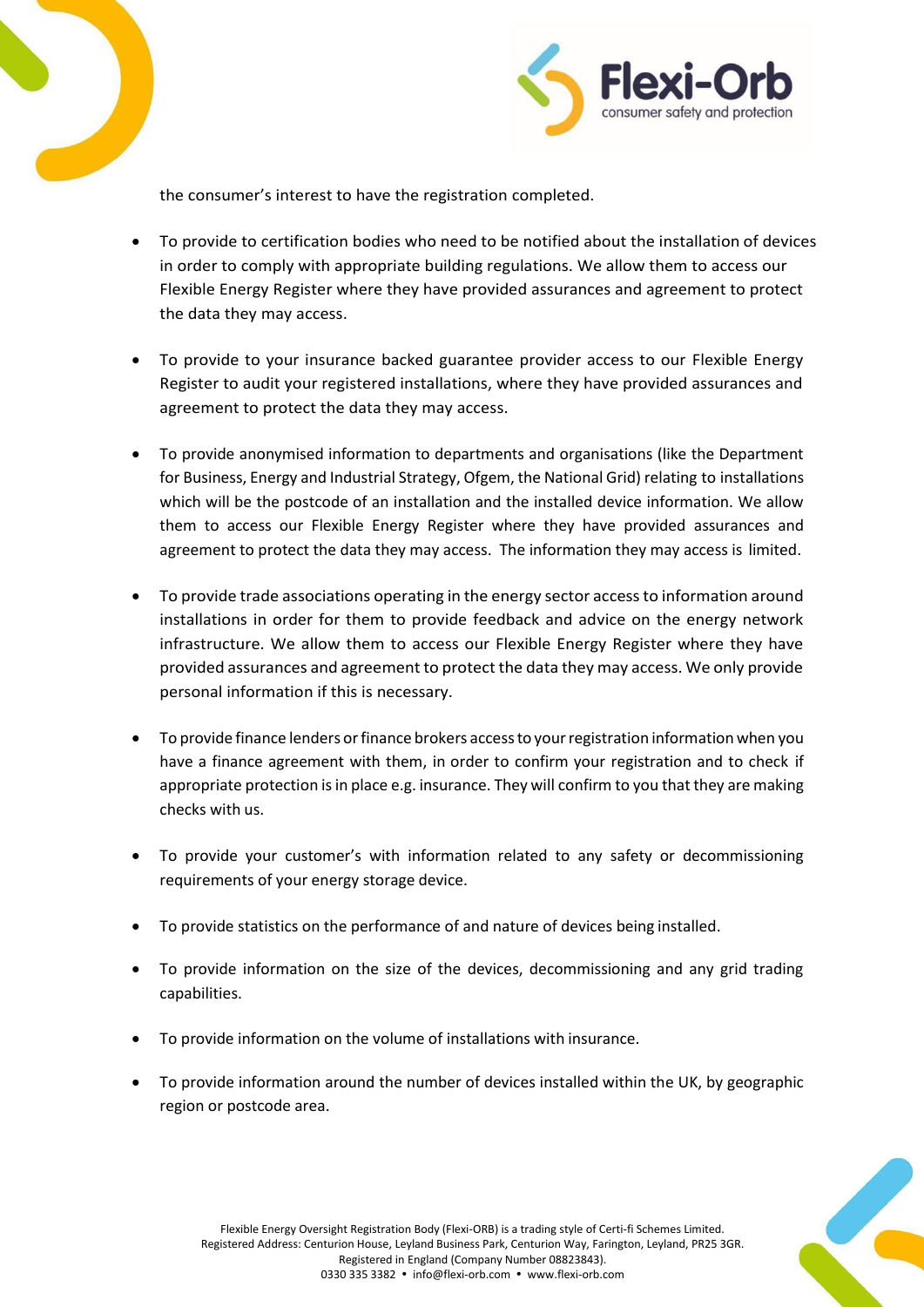



- To provide anonymized statistics for the purposes of developing the safety of energy generating, energy storing or energy saving installations and the wider market.
- To contact your customers with surveys that we use for research or quality control purposes.
- To provide you with our newsletter or marketing information, where you have consented to do so. You may withdraw your consent by emailing [info@flexi-orb.com](mailto:info@flexi-orb.com) or by unsubscribing when you receive the newsletter or marketing information.

Where we provide personal information to those described above, we provide it to them on the basis that they will be the data controller of that information. They will use the information subject to their own privacy policy. A full list of the organisations and what we provide information to them for is set out at [www.flexi-orb.com.](http://www.flexi-orb.com/)

We use your data on the basis of the legitimate interests of ourselves and those to whom we provide your information. The Legitimate Interests being pursued are:

| <b>Interest</b>                             | <b>Explanation</b>                            |
|---------------------------------------------|-----------------------------------------------|
| Promoting the safety of energy generating,  | We share your information with                |
| energy storing or energy saving             | manufacturers and others to ensure that       |
| installations                               | any defects which may be a common fault       |
|                                             | can be identified quickly.                    |
| Helping consumer schemes monitor            | Consumer schemes may access the data we       |
| compliance with their rules                 | hold to ensure that their members are         |
|                                             | updating the Flexible Energy Register to      |
|                                             | provide information on devices properly       |
|                                             | and as required. This ensures that installers |
|                                             | are acting in accordance with applicable      |
|                                             | consumer codes.                               |
| Supporting the requirements to notify       | There is an obligation to notify Distribution |
| Distribution Network Operators are met      | Network Operators and we allow this to be     |
|                                             | confirmed.                                    |
| Supporting the operation of an effective    | We allow energy aggregators to confirm the    |
| energy market                               | type of systems that you installed to ensure  |
|                                             | that they can properly manage the power       |
|                                             | they can provide into the grid and your       |
|                                             | estimated returns.                            |
| To allow an effective warranty registration | We allow product manufacturers and            |
| system                                      | installers to confirm the details of products |
|                                             | so that warranties can be activated and       |
|                                             | operate properly.                             |

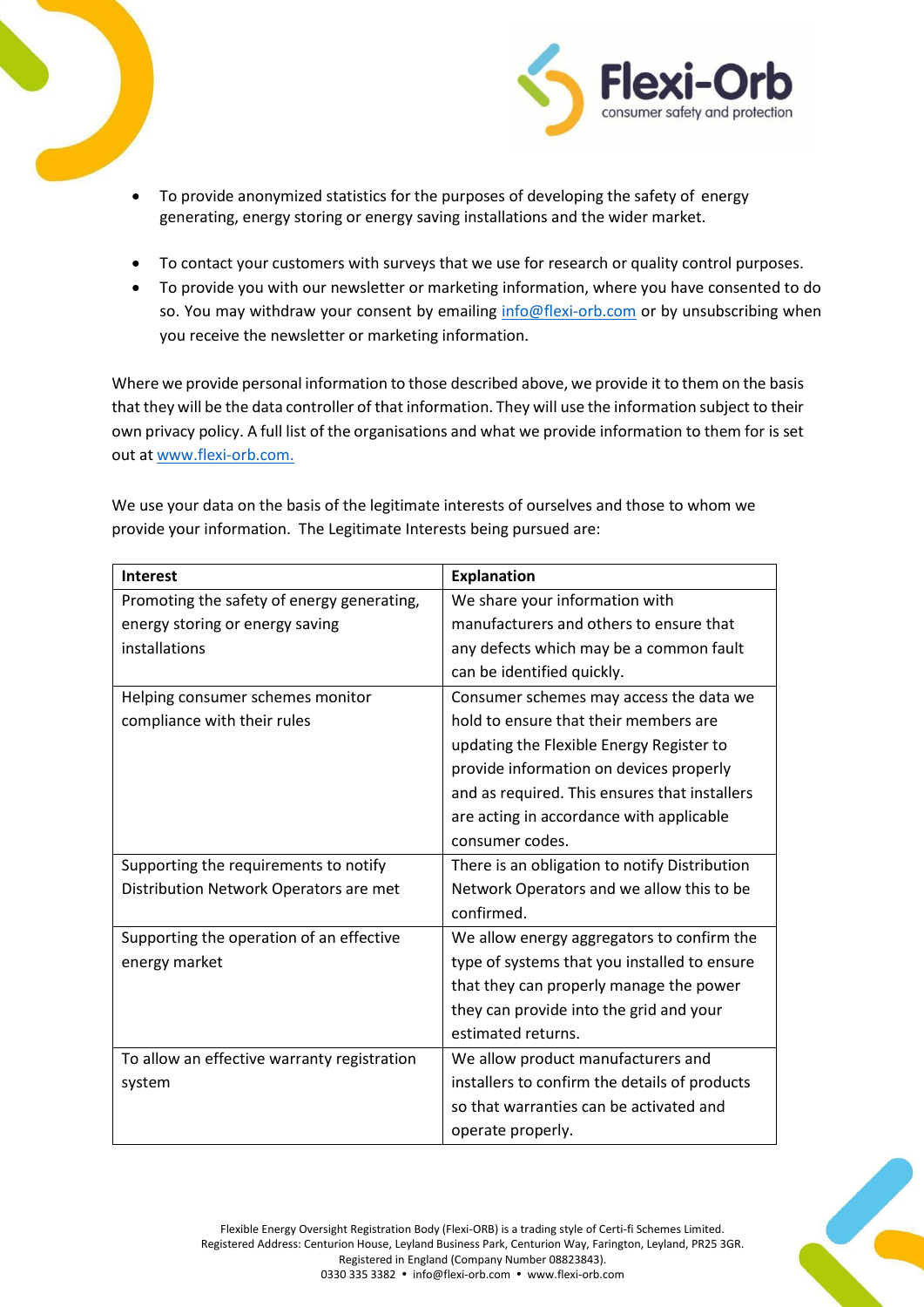



| Complying with and supporting compliance | We help other organisations to comply with |
|------------------------------------------|--------------------------------------------|
| with legal and regulatory requirements   | their own legal and regulatory             |
|                                          | requirements.                              |

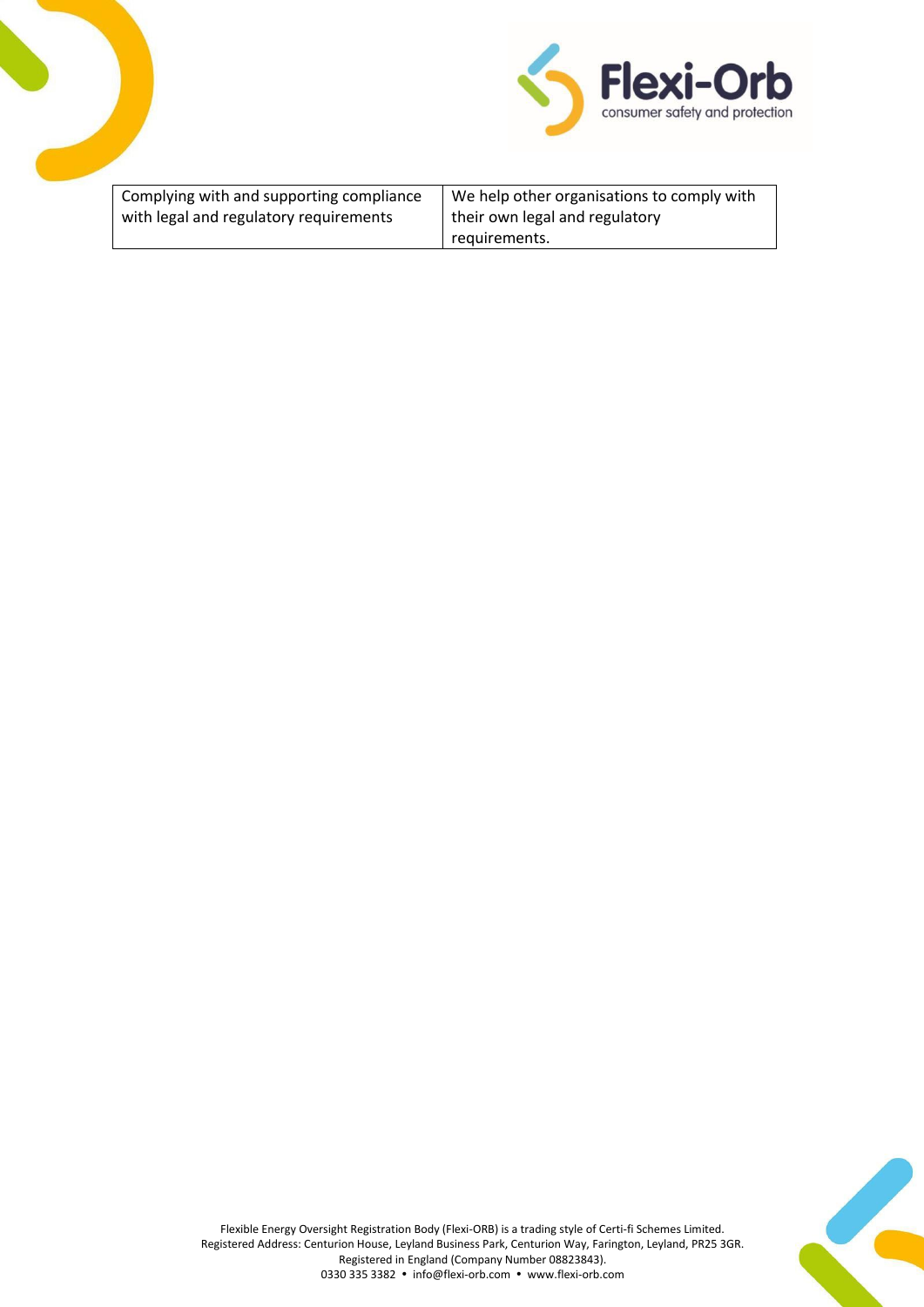



| To allow an effective way to help with         | We allow product manufacturers access to      |
|------------------------------------------------|-----------------------------------------------|
| product recalls                                | your customer's information in the event of   |
|                                                | a product recall or safety issue.             |
| Support the requirements to notify             | There is an obligation to notify relevant     |
| certification bodies of installations to       | certification bodies of certain installations |
| comply with building regulations               | to comply with building regulations. This is  |
|                                                | in the interests of those using properties    |
|                                                | and surrounding them.                         |
| To allow the confirmation that the             | We allow this to confirm there is insurance   |
| insurance in place for your installation is as | in place. This allows insurers and CTSI Code  |
| indicated by the registered installer          | Sponsor operators to ensure that members      |
|                                                | of a CTSI Code Sponsor are acting properly.   |

The use by the emergency services cannot be carried out based on legitimate interests. The use of your customer's information here is in the interests of public safety and is accessed to protect the health and safety of those who could be impacted by a fire surrounding an installation.

We also allow the use of your information where those accessing the information have your agreement or consent and provide anonymized information to others.

# **DISCLOSURE OF YOUR INFORMATION**

We may disclose your personal information to those entities described above in the "Uses made of your information" section as set out.

We may also disclose your personal information to legal and other professional advisors, and to our or their suppliers (for example printers or hosting providers) who reasonably need to use your personal information, so they can provide their services to us, and may also disclose your personal information to third parties:

- In the event that we sell or buy any business or assets, in which case we may disclose your Data to the prospective seller or buyer of such business or assets.
- If all or substantially all of its assets are acquired by a third party, in which case Data about you held by it will be one of the transferred assets.
- If we are under a duty to disclose or share your Data in order to comply with any legal obligation, or to protect the rights, property, or safety of ourselves or others. This includes exchanging information with other companies and organisations for the purposes of fraud protection and credit risk reduction.

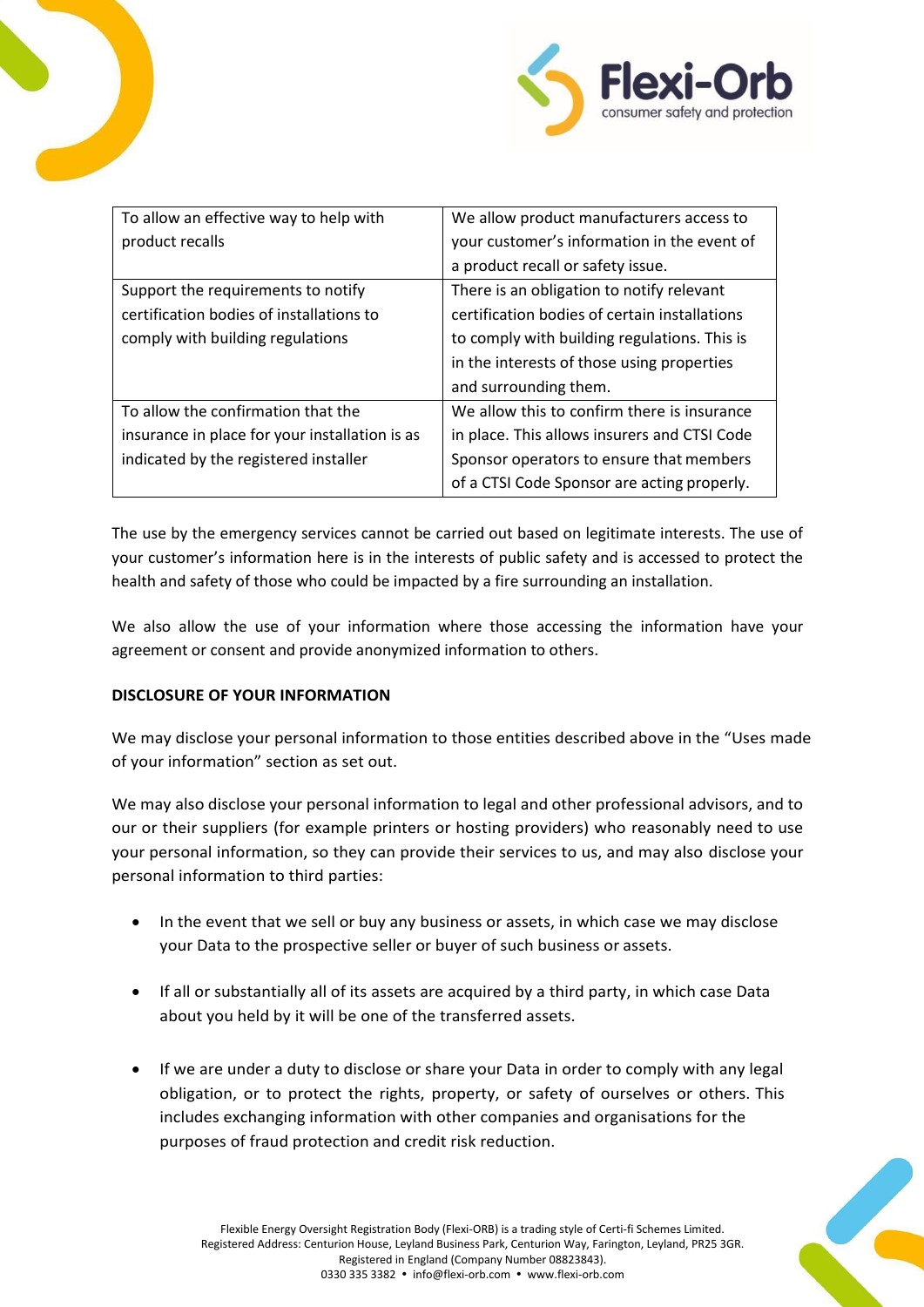



# **YOUR RIGHTS**

You have a number of rights in relation to your personal information. These are:

- The right to confirm if we are using data about you and to access details about what we are using and how;
- The right to lodge a complaint with the Information Commissioners Office;
- The right to request we rectify any inaccurate data or to have data which is incomplete for the purpose we hold it completed;
- The right to be forgotten. Which is the right to ask us to delete information about you and if it is appropriate to do so we will do so;
- The right to restrict what we do with data in specific circumstances, including where the accuracy of the data is contested, processing is unlawful or if we only need the data to meet legal requirements;
- The right to receive the data we hold about you in a format you can use to transfer the data electronically elsewhere.

You are also able to withdraw any consent you have provided for us to use your data at any time.

# **IP ADDRESSES AND COOKIES**

We may collect information about your computer, including where available your IP address, operating system and browser type, for system administration and to report aggregate information to our advertisers. This is statistical data about our users' browsing actions and patterns and does not identify any individual.

For the same reason, we may obtain information about your general internet usage by using a cookie file which is stored on the hard drive of your computer. Cookies contain information that is transferred to your computer's hard drive. They help us to improve our site and to deliver a better and more personalised service.

You may refuse to accept cookies by activating the setting on your browser which allows you to refuse the setting of cookies. However, if you select this setting you may be unable to access certain parts of our website. Unless you have adjusted your browser setting so that it will refuse cookies, our system will issue cookies when you log on to our site.